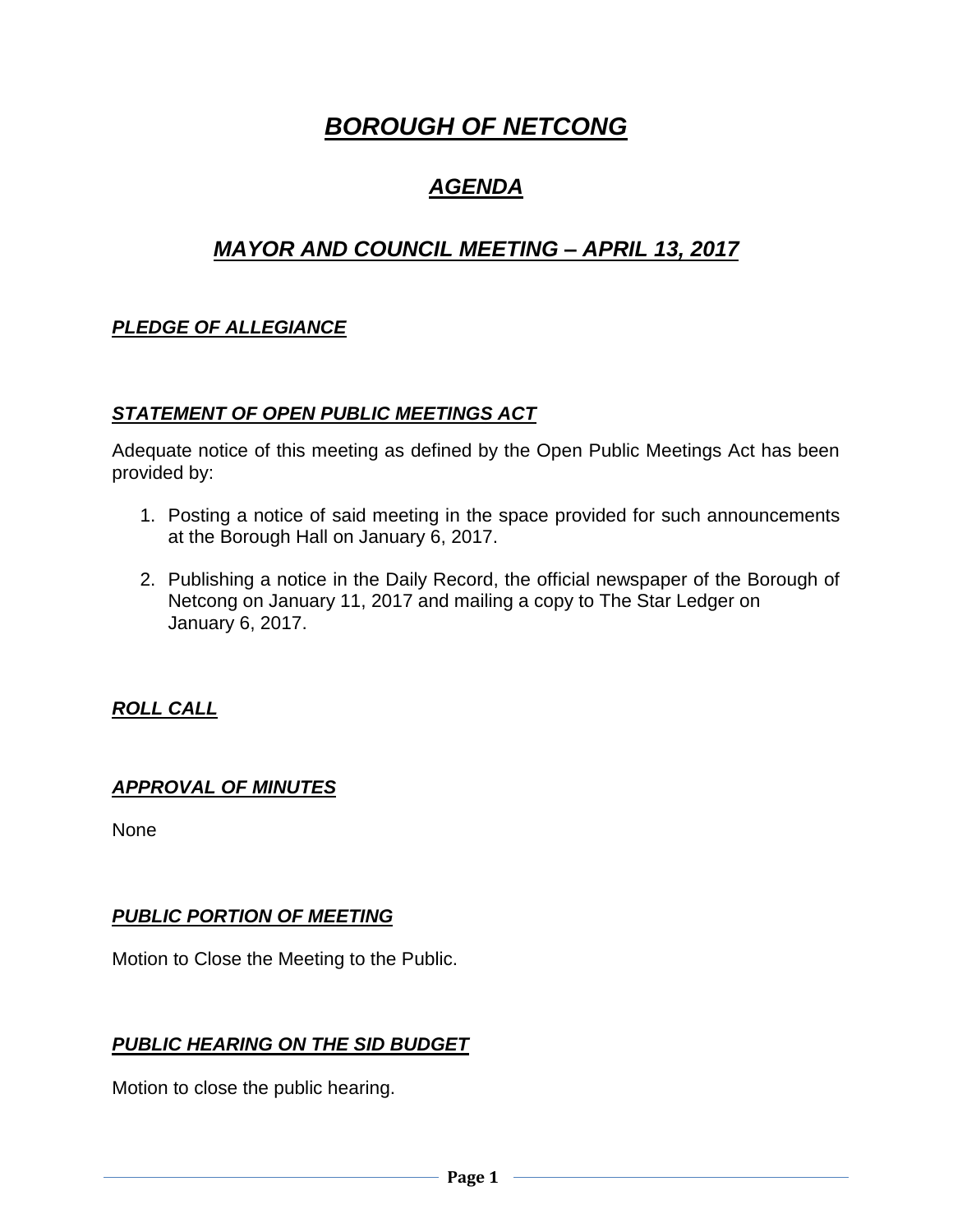**Resolution #2017- 48**- Authorizing the Adoption of the 2017 Budget of the Netcong Community Partnership Special Improvement District.

## *ORDINANCE ADOPTIONS*

**1. Ordinance 2017-3** – Ordinance to Exceed the Municipal Budget Appropriation Limits and to Establish a Cap Bank

Motion to Read Ordinance 2017-3 by Title Only on Second Reading and a Hearing Held Thereon

Motion to Close Public Hearing.

Motion to Adopt Ordinance #2017-3

## *BOROUGH AUDITOR TO ADDRESS THE MAYOR AND COUNCIL*

## *PUBLIC HEARING AND ADOPTION OF THE 2017 MUNICIPAL BUDGET*

### *PUBLIC HEARING ON THE 2017 BUDGET*

Motion to Close the Public Hearing

**Resolution 2017- 49** - To Read the 2017 Budget by Title Only.

**Resolution 2017–50** - To Adopt the 2017 Budget.

### *CORRESPONDENCE*

None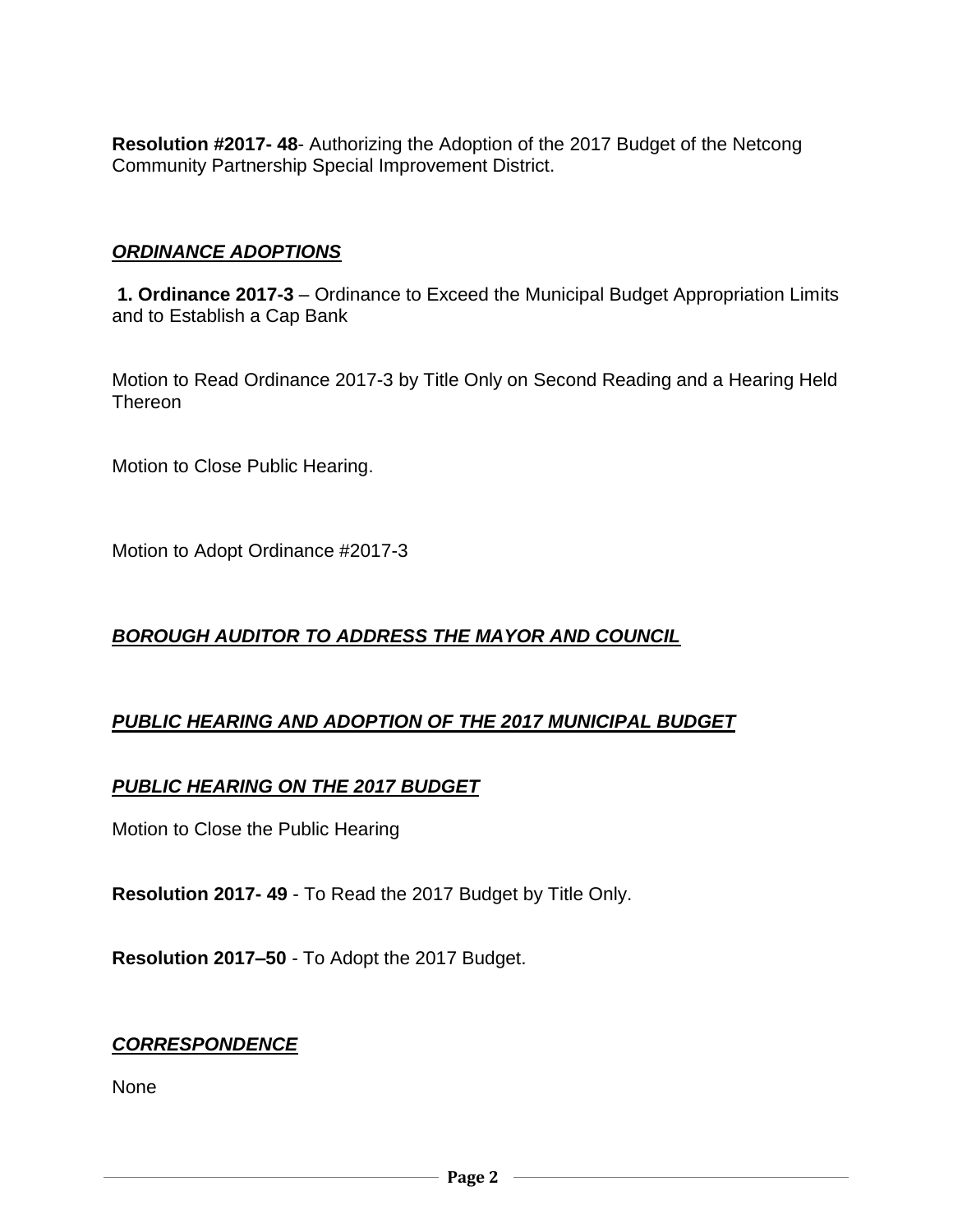## *BOROUGH ADMINISTRATOR REPORT*

## *COMMITTEE REPORTS*

| Finance & Insurance:                                            | E. Still     | J. Sylvester |
|-----------------------------------------------------------------|--------------|--------------|
| Economic Development:                                           | R. Hathaway  | E. Still     |
| <b>Public Safety:</b><br>(Police, Fire, Rescue)                 | J. Sylvester | E. Koster    |
| Dept. of Public<br>Works & Utilities:                           | E. Koster    | R. Hathaway  |
| Recreation:                                                     | P. Butler    | T. Laureys   |
| <b>Public Services:</b><br>(Human Services<br>Recycling & Solid | T. Laureys   | P. Butler    |

### *OLD BUSINESS*

Waste Disposal

None

### *NEW BUSINESS*

- 1. Appointment of Sean Holl as a Firefighter for Fire Co. No. 2
- 2. Appointment of Brandon Reis as a Firefighter for Fire Co. No. 2
- 3. Appointment of Nicholas Leader as a Firefighter for Fire Co. No. 2

## *PRIVILEGE OF THE FLOOR TO THE COUNCIL*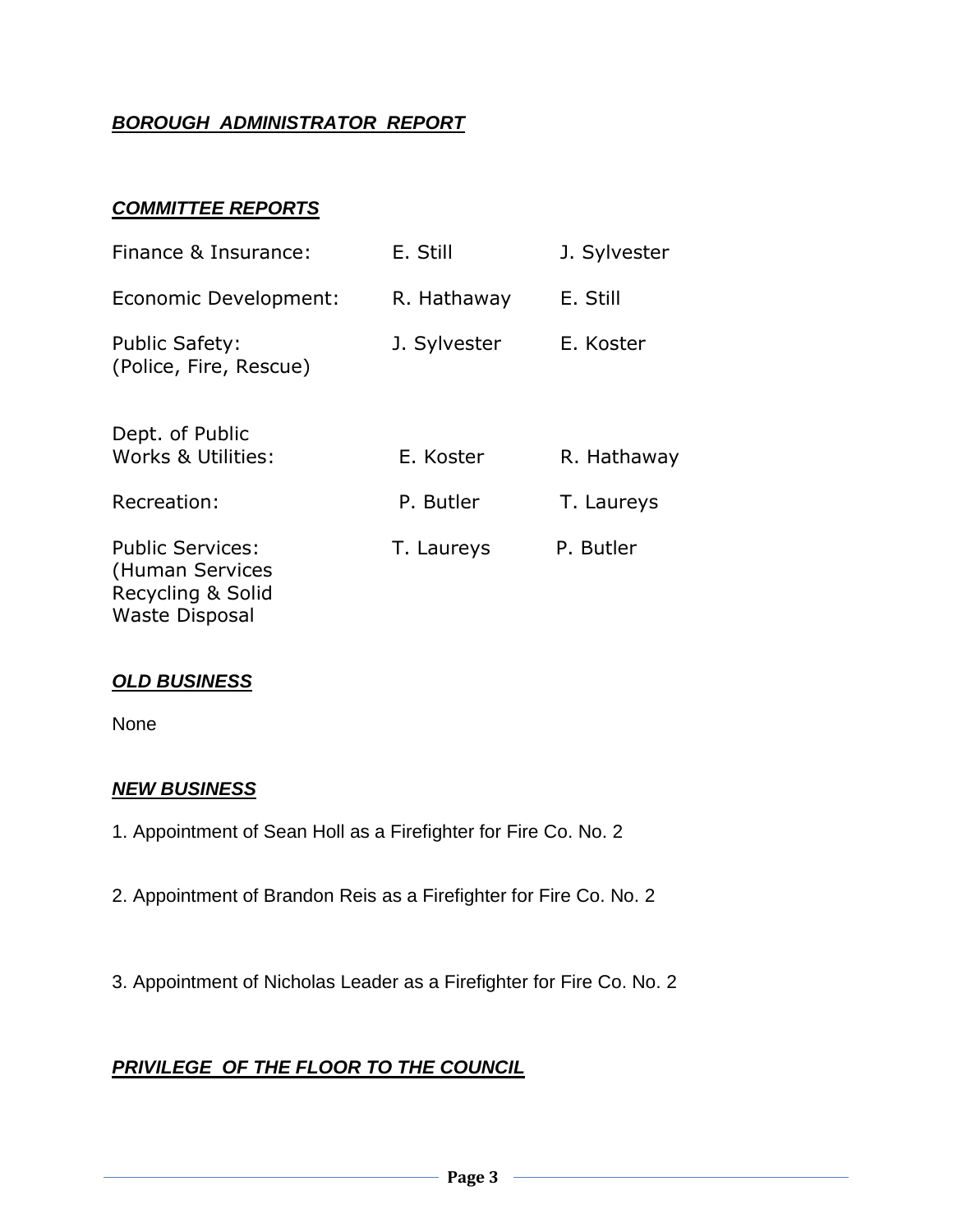## *MAYOR'S COMMENTS*

#### *RESOLUTIONS*

**1. Resolution #2017- 46 –** Authorizing the Acceptance and Execution of an Extension Agreement with Progressive Properties, Inc. to Complete All Improvements Pertaining to the Major Subdivision Approval of Block 8, Lot 36 in the Borough of Netcong

**2. Resolution #2017- 51 –** To Redeem Tax Sale Certificate 16-00007

**3. Resolution #2017-52-** 2017 Salary Resolution

**4. Resolution #2017-53-** 2017 – To Appoint Christie Stachnick as Interim Part Time Qualified Purchasing Agent

**5. Resolution #2017-54** – Authorizing the Sale of Municipal Surplus Property

### *ORDINANCE INTRODUCTIONS*

1. **Bond Ordinance 2017-4**-To Authorize the Making of Various Public Improvements and the Acquisition of New Additional or Replacement Equipment and Machinery In, By and For the Water Utility of the Borough of Netcong, In the County of Morris, State of New Jersey, to Appropriate the Sum of \$60,000.00 to Pay the Cost Thereof, to Authorize the Issuance of Bonds to Finance Such Appropriation and to Provide for the Issuance of Bond Anticipation Notes in Anticipation of the Issuance of Such Bonds

Motion to Introduce Bond Ordinance #2017-4 and Read by Title Only.

Motion to Pass Bond Ordinance #2017-4 on First Reading.

**2. Capital Ordinance 2017-5-** Authorizing the Acquisition of a Dump Body In, By and For the Sewer Utility of the Borough, Appropriating Therefor the Sum of \$15,000.00 and Providing that Such Sum So Appropriated Shall Be Raised from the Sewer Utility Capital Improvement Fund

Motion to Introduce Capital Ordinance #2017-5 and Read by Title Only.